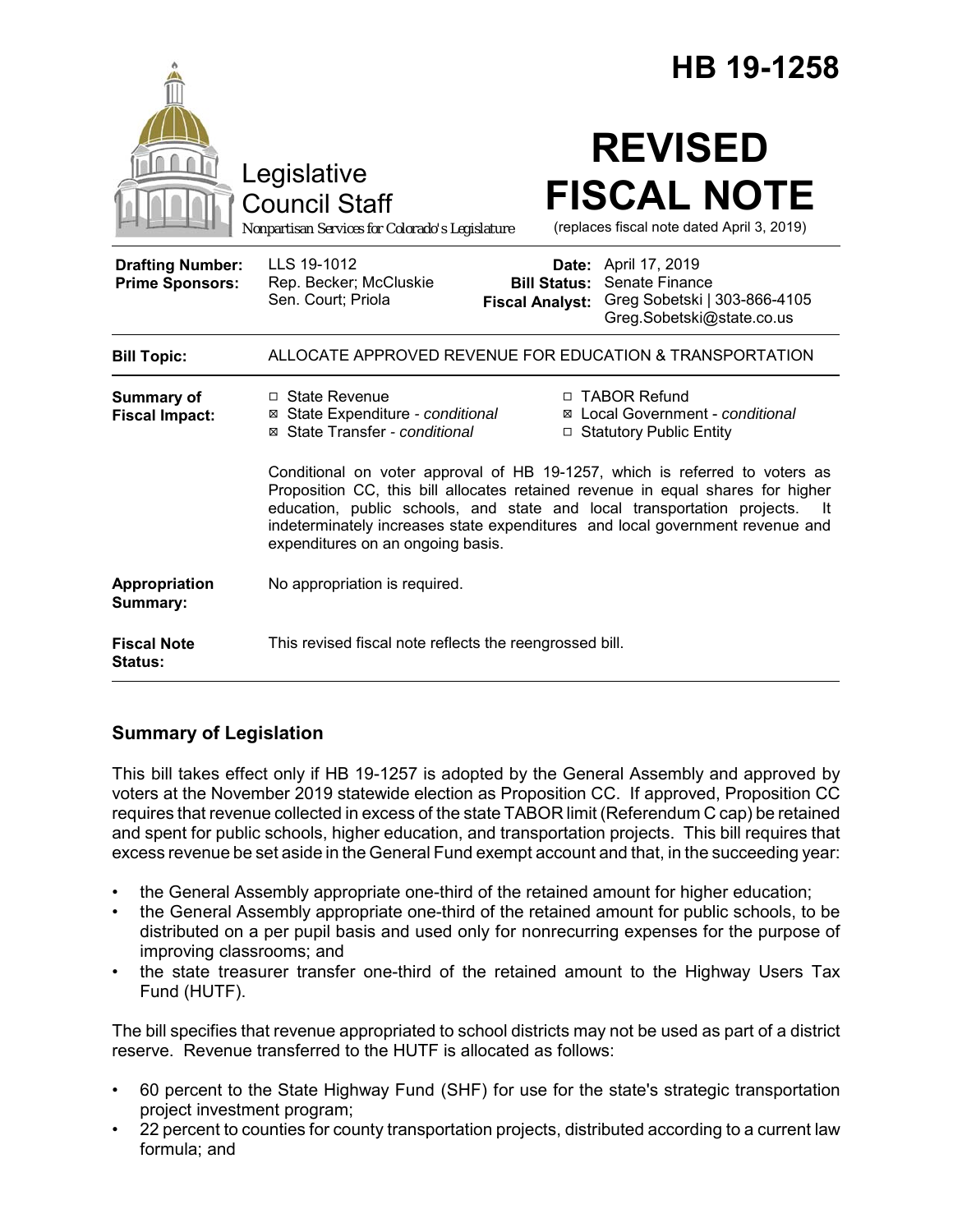April 17, 2019

• 18 percent to municipalities for municipal transportation projects, distributed according to a current law formula.

Of the SHF share of the HUTF transfer, no more than 85 percent may be spent for highway-related capital improvements, and at least 15 percent must be spent for transit-related capital improvements.

The bill applies to revenue retained for FY 2019-20 and subsequent years. Revenue must be appropriated or transferred in the immediate succeeding year. The Office of the State Controller in the Department of Personnel and Administration is required to report annually on the amount of retained revenue, and the Office of the State Auditor in the Legislative Branch is required to audit these reports.

### **Assumptions**

Under the March 2019 LCS forecast, the state is not expected to collect a TABOR surplus in either FY 2019-20 or FY 2020-21. A forecast of state revenue subject to TABOR is not available for years beyond FY 2020-21. If Proposition CC is approved by voters and the state collects revenue in excess of the TABOR limit in any of these years, this bill will direct allocations of revenue in the immediate succeeding fiscal year.

## **State Transfers**

The bill conditionally transfers one-third of all future revenue retained under Proposition CC. Revenue is not expected to be retained in FY 2019-20 or FY 2020-21 under the March 2019 LCS forecast, and a forecast of state revenue subject to TABOR is not available beyond FY 2021-22. For these reasons, the bill is assessed as indeterminately increasing future transfers to the HUTF for state and local transportation projects.

### **State Expenditures**

**Public schools, higher education, and transportation.** The bill conditionally increases state expenditures for P-12 education, higher education, and state and local transportation projects following the distribution formulas on page 1 of this fiscal note. Based on the March 2019 LCS forecast, the bill is not expected to increase state expenditures in FY 2020-21 or FY 2021-22. The bill increases future year state expenditures by an indeterminate amount on an ongoing basis.

**Reporting.** The bill requires that revenue retained under Proposition CC be reported by the Office of the State Controller in the Department of Personnel, and audited by the Office of the State Auditor in the Legislative Branch. Similar reporting requirements already exist for revenue retained under Referendum C, and additional reporting required under the bill can be accomplished within existing appropriations.

### **Local Government**

The bill conditionally increases local government revenue to school districts and for transportation projects by an indeterminate amount on an ongoing basis.